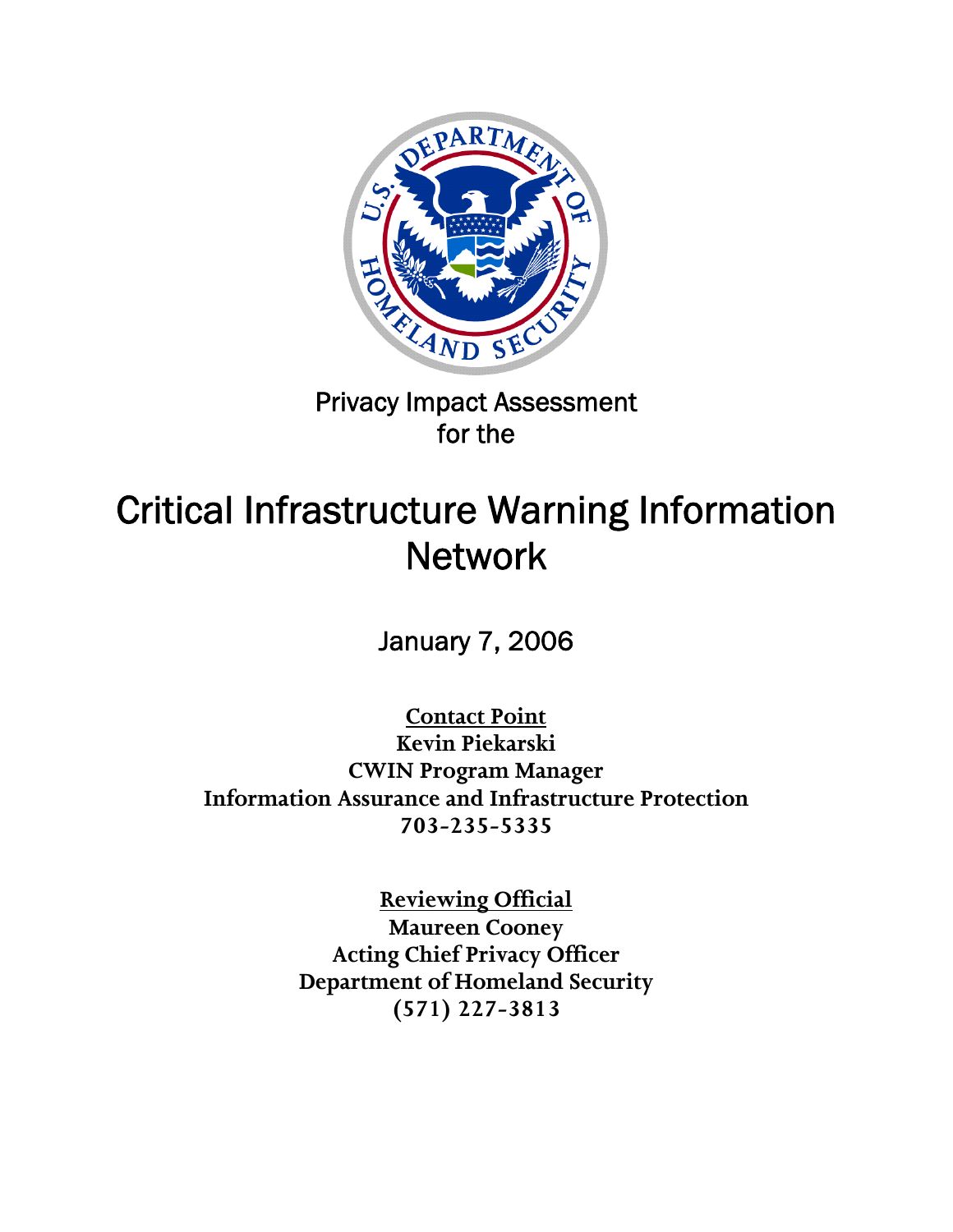

# Introduction

This Privacy Impact Assessment (PIA) examines the privacy implications for the Critical infrastructure Warning Information Network (CWIN). The Department of Homeland Security (DHS) is responsible for protecting the national infrastructures. DHS is also responsible for ensuring that in the event cyber or physical infrastructures are compromised, there is a means to collaborate and coordinate the necessary resources to restore impacted infrastructures. The mission of CWIN is to facilitate immediate alert, notification, sharing and collaboration of critical infrastructure and cyber information within and between Government and industry partners. CWIN provides a technologically advanced, secure network for communication and collaboration, and alert and notification.

CWIN is DHS' only survivable, critical communications tool not dependent on the Public Switch Network (PSN) or the public internet that can communicate both data and voice information in a collaborative environment in support of infrastructure restoration. CWIN provides a survivable, dependable method of communication allowing DHS to communicate with other federal agencies, state and local government, the private sector, and international organizations in the event that primary methods of communication are unavailable.

CWIN Members belong to one of the vital sectors of the national infrastructure as named in the National Response Plan, appear in the Interim National Infrastructure Protection Plan, or are a state Homeland Security Advisor. Only CWIN members have access to CWIN. CWIN membership is by invitation only, with invitations issued from the Infrastructure Coordination Division (ICD) Director through a contractor. The CWIN operation consists of the collection of point of contact information for administrative purposes, and the placement of a CWIN terminal at member locations. Should an event occur where traditional communication methods are not operable, CWIN provides a communication method between key infrastructure sites across the country.

# SECTION 1 QUESTIONS ABOUT THE DATA AND ITS PURPOSES

#### 1.1 What information is to be collected?

Two sets of information are collected from member organizations.

First, the CWIN Program Office requests Point-of-Contact information (referred to as Administrative POC information) from CWIN Members consist of name, title, company name, business telephone number, and business email address. A contractor (Arrowhead Global Solutions, Inc) stores and maintains this information off-site from the CWIN Program Office. Member organizations designate who, within their organization, will be the CWIN Administrative POC of record. This collection of personal information is covered by the DHS System of Records Notice 002 published December 6, 2004 69 Fed Reg 70460 DHS/ALL 002.

Second, and more central to the CWIN mission, the CWIN Program Office maintains the CWIN Membership Directory which contains the member organizations' corporate or government agency name, CWIN email address associated with the member organization, and designated installation site location. The contractor assigns the CWIN email address subject to approval by the CWIN Program Manager.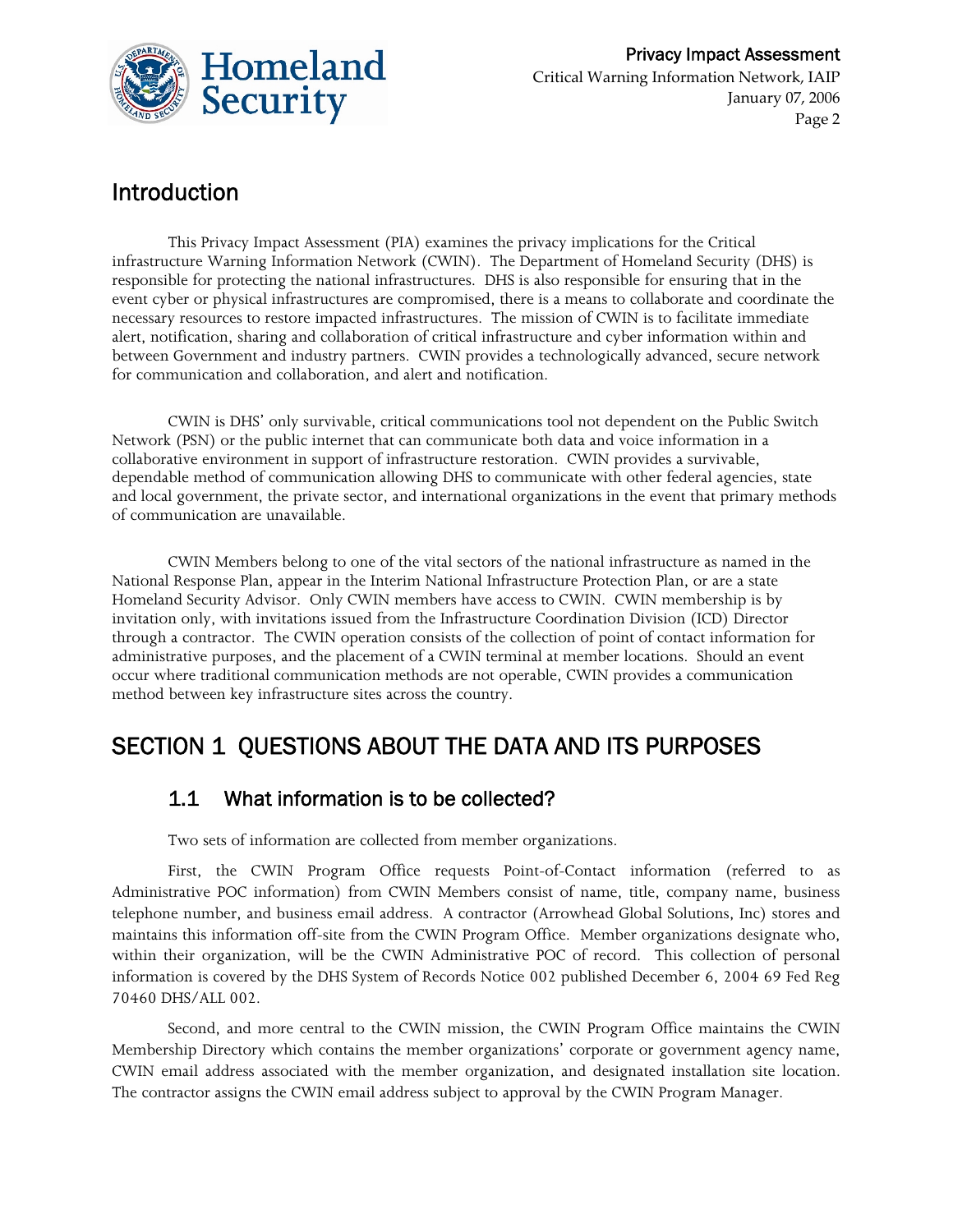

CWIN accounts are assigned to the organization as a whole; no individual user can be identified in the Membership Directory. The Directory is necessary in order for members to contact each other. The directory is updated monthly.

#### 1.2 Why the information is collected?

The Administrative POC information is collected in order to manage CWIN membership, including invitations and resignations, and to involve CWIN members in CWIN activities.

The Member Directory information is collected in order to execute CWIN's critical communication mission. In the event of either a threat to or an attack on one of our Nation's critical infrastructures or key resources, CWIN will allow government agencies and industry to be able to communicate and coordinate efforts in real time without having to depend upon the PSN, which can be subject to disruptions.

#### 1.3 Is it relevant and necessary to the purpose for which the system is designed?

The CWIN Program Office requests administrative POC information from potential CWIN members in order to complete CWIN installations, maintain accountability of CWIN equipment, and communicate policy changes and routine information regarding CWIN. Administrative POC information is also used to invite members to the annual CWIN Membership Forum; no other use of this information is permitted. Administrative POC information is maintained in a database that is available only to designated individuals, including the DHS CWIN Program Manager, as well as members of the contractor staff that support the program.

The CWIN Membership Directory provides organizational contact information for the CWIN community to utilize only on CWIN. Since CWIN does not connect to the internet or the PSN, the information in the Membership Directory is only accessible to previously vetted CWIN members. The Membership Directory identifies information by organization only and lists only CWIN Voice Over Internet Protocol (VoIP) phone extensions and CWIN email addresses for each organization; no external phone numbers or email addresses are included. The information in the Directory makes it possible for members to communicate and share critical infrastructure information, which is the purpose of CWIN.

#### 1.4 What is the intended use of the information?

The POC information is used to manage CWIN membership.

The CWIN Membership Directory, available on CWIN, allows for CWIN member organizations to communicate with each other. In the event of an attack or major infrastructure disruption, CWIN would provide direct, real-time connectivity between all sectors of critical infrastructure and key government entities. Industry and government will be able to make proactive decisions to minimize damage and reduce recovery time. During the recovery process, CWIN partners will be able to share information, assign duties and cooperate to repair damages to critical infrastructures.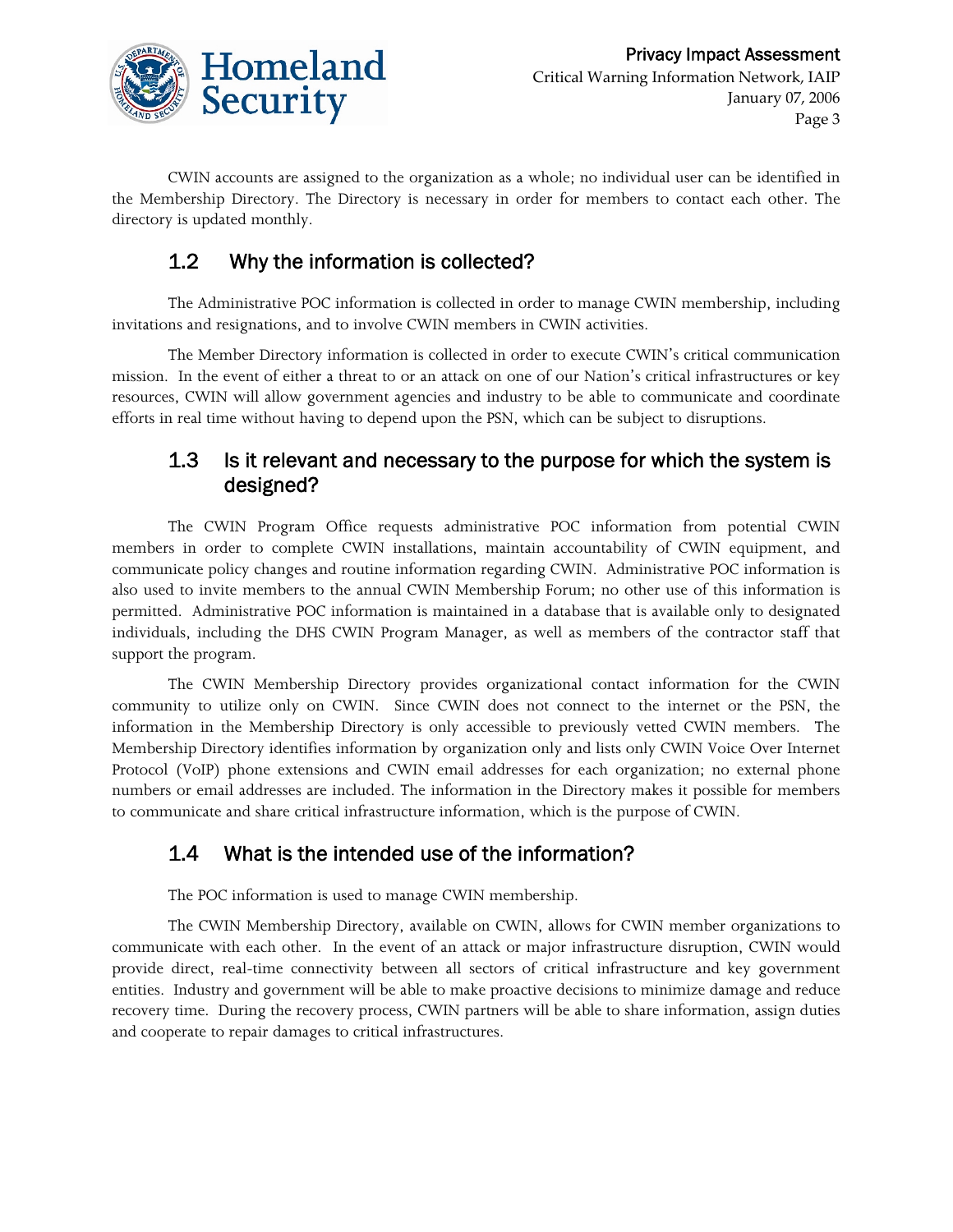

## 1.5 What are the sources of the information?

Administrative POC information and Membership Directory information is provided directly by the organization. Membership Directory information (including CWIN email address and VoIP extension) are assigned by the contractor and approved by the CWIN Program Office. The name of the organization as it appears in the Membership Directory is suggested by the member.

## 1.6 Where and how are you acquiring the information?

Once the Department of Homeland Security identifies a CWIN member, the contractor is instructed to begin the invitation process through phone conversations and emails via the public communications network. Upon acceptance, the contractor sends an official welcome letter and site survey via the public network. Once the CWIN installation is complete, POC information for the CWIN site is requested through a verifying email (again, via the public network).

## 1.7 How the information is checked for accuracy?

Administrative POC information can be updated and corrected at any time by the member organization. The accuracy of this information is ensured by the members themselves through the CWIN Program Office and the contractor housing the Administrative POC information.

Email via CWIN is sent to the member organizations to verify members' information contained in the Membership Directory on a monthly basis. The CWIN Directory is reviewed monthly by the members and updated accordingly. Members report changes or corrections to the CWIN program manager via CWIN. Periodic audits of the Member Directory are performed to ensure the accuracy of CWIN email addresses, CWIN VoIP phone extensions, and site locations.

#### 1.8 Will the system derive new data or create previously unavailable data about an individual through aggregation for the information collected?

No new data is created or interpolated by CWIN. Since the administrative POC information is collected from the CWIN member and no other information is collected, there is no aggregation of data. The information collected on participant organizations and their infrastructure is not utilized in any capacity other than for the purpose of communication between users.

#### 1.9 Will the newly derived data be placed on the individual's record?

No new data is created.

#### 1.10 Can the system make new determinations about an individual that would not be possible without the new data?

No.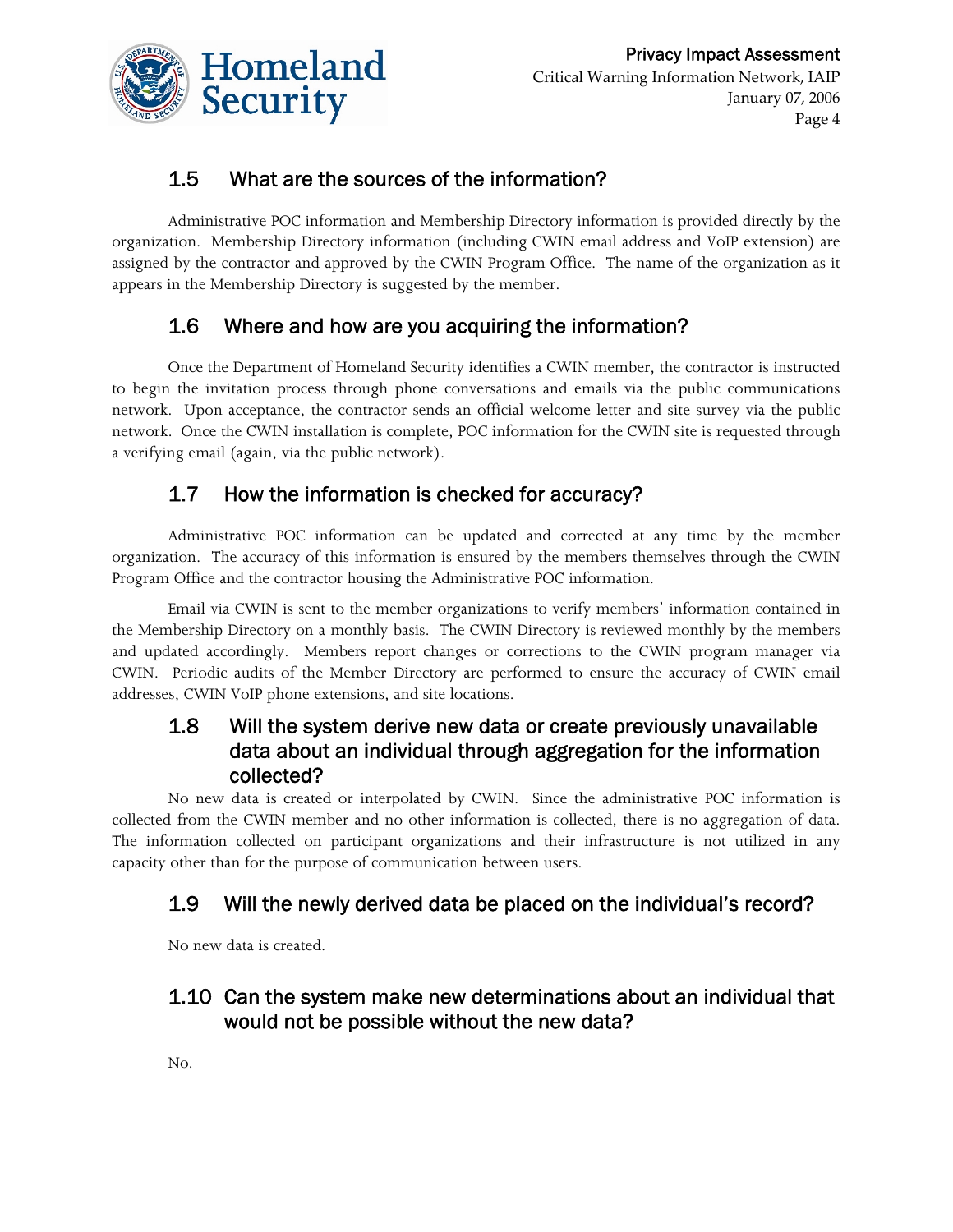

#### 1.11 How will the newly derived data be verified for relevance and accuracy?

Not applicable. No new data is created.

#### 1.12 Are the data elements described in detail and documented?

Yes. CWIN data elements, membership parameters, and a description of the CWIN mission and operation are described in the CWIN *Report* issued by the CWIN Program Office issued through the Infrastructure Partnerships Division of the Information Analysis and Infrastructure Protection Directorate.

# SECTION 2 QUESTIONS ABOUT REDRESS:

#### 2.1 What opportunities do individuals have to decline to provide information?

Regarding Administrative POC information, at a minimum CWIN operations requires the name of a contact person as well as a way to contact the individual (phone or email). In order to be a CWIN Member an invitee must furnish a minimum of contact information in order to participate in CWIN.

It is possible for a CWIN member organization to request that its information be excluded from the CWIN Membership Directory, but such determinations are made by the CWIN Program Manager and are not common.

#### 2.2 What opportunities do individuals have to consent to particular uses of the information?

Administrative POC information for individual CWIN members is used by the CWIN Program Office in order to send membership forum invitations. If an individual no longer wishes to be the administrative POC, the information may be updated by the CWIN member organization.

CWIN member organization and member POC information is used for official CWIN business only. Member organizations may request their information be withdrawn from the CWIN Membership Directory at any time by sending an email, via CWIN, to the CWIN Program Manager. As stated in Question 2.1, such determinations are made by the CWIN Program Manager and are not common.

#### 2.3 How do individuals grant consent concerning how their information will be used or shared?

By engaging in the DHS membership vetting process, and by accepting an invitation to join CWIN, members grant consent concerning how Administrative POC and organizational information contained in the CWIN Membership Directory is used.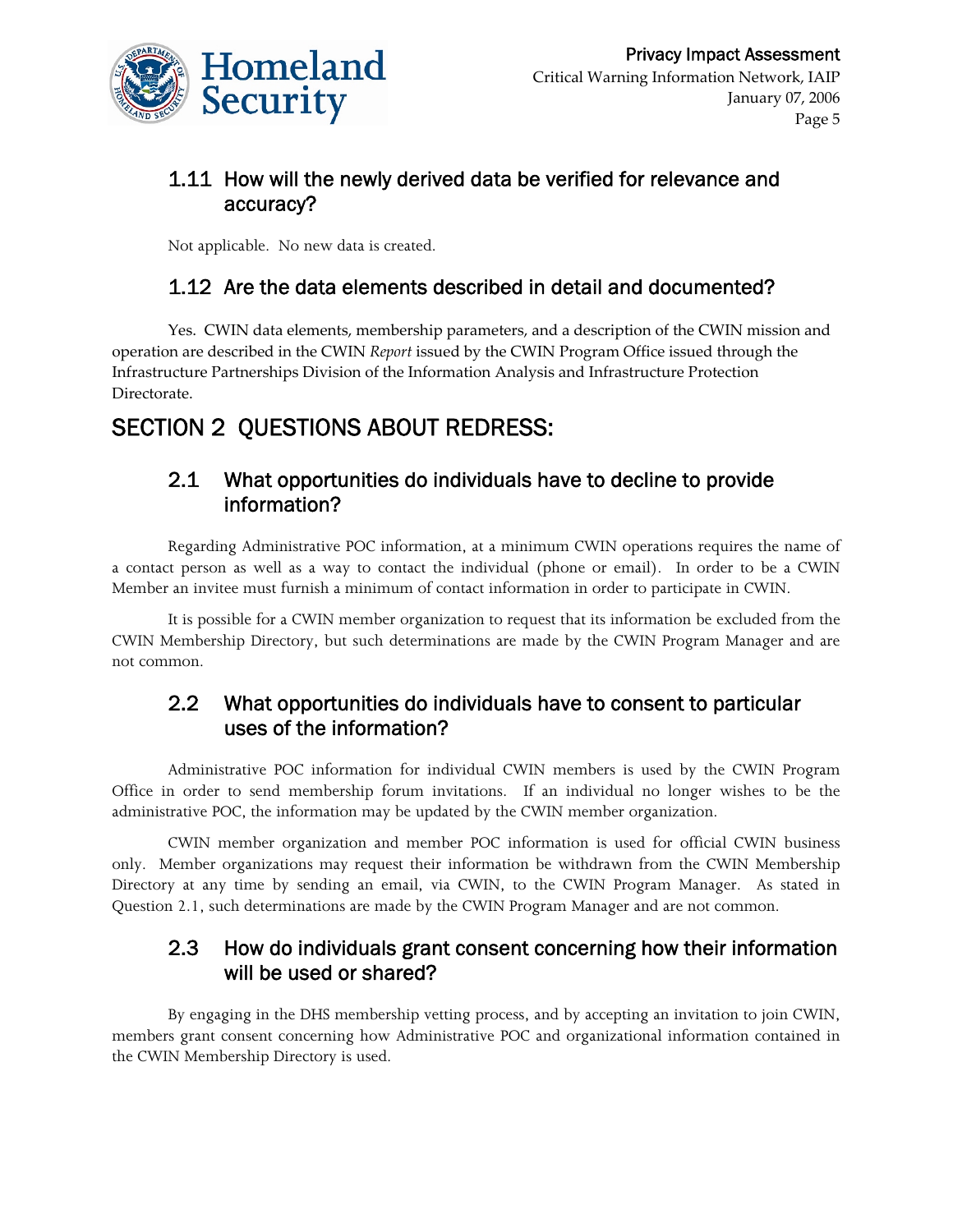

#### 2.4 What are the procedures for individuals to gain access to their own information?

Individual CWIN members may request access to their own administrative POC information from the CWIN Program Manager at any time. The CWIN Project Manager will then contact the contractor and arrange any change of information that may be needed.

The CWIN Membership Directory is stored in the library on the CWIN active desktop. All CWIN members have access to the directory. Should information in the Directory need to be changed or updated the member would submit information to the CWIN Project Manager through the CWIN network.

#### 2.5 What are the procedures for correcting erroneous information?

Member organizations should contact the CWIN Program Manager to report erroneous information found in the Administrative POC information or in the CWIN Membership Directory. The CWIN Program Manager notifies the contractor to correct the error.

# SECTION 3 QUESTIONS ABOUT ACCESS TO THE DATA

#### 3.1 Who will have access to the data in the system (users, managers, system administrators, developers and others) and is it documented?

The CWIN Program Manager, CWIN members, CWIN Administrators, and the CWIN Program Office have access to the CWIN Membership Directory. Only the CWIN Program Manager and the contractor have access to the administrative POC information.

Membership criteria are documented in the CWIN Concept of Operations and Standard Operating Procedures. CWIN Members come from three categories of users: member of vital infrastructure sectors (electric, information technology, and telecommunications), are considered Sector Specific Agencies or Resources as outlined in the Interim National Infrastructure Protection Plan, or are Homeland Security Advisor for each state. Homeland Security Advisors for the territories of the United States will be added once funding is secured.

#### 3.2 How will access to the data by a user be determined?

Participation in CWIN is by invitation only (see answer to question 1.6). Only those who have access vetted by DHS and who have joined the network will have access to information in the CWIN Membership Directory.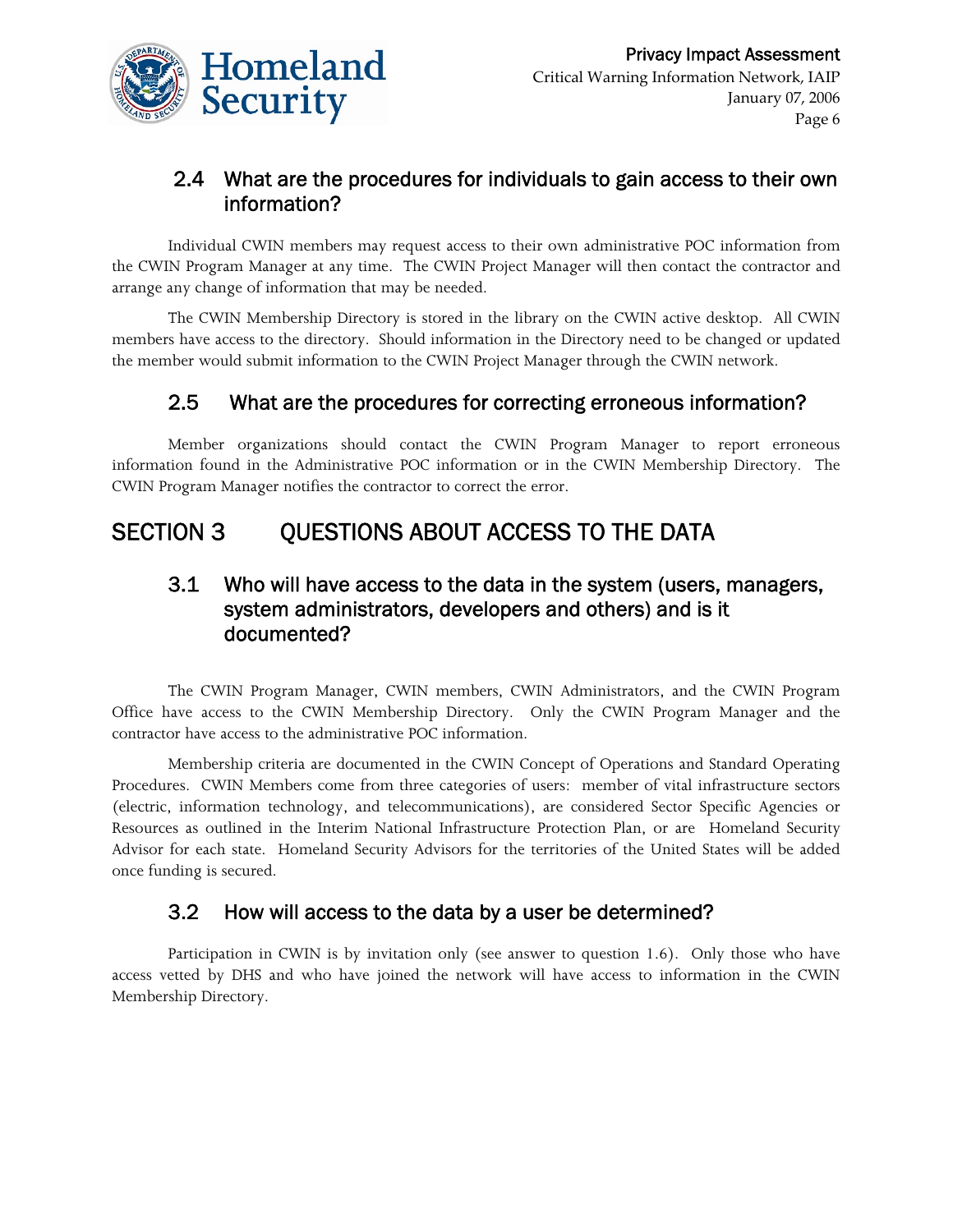

#### 3.3 Are criteria, procedures, controls, and responsibilities regarding access documented?

First, policies dictating information security and special access are available in the form of CWIN Acceptable Use and Behavior Policies. Members are expected to abide by those policies and violation of CWIN policy would result in termination of membership. Second, membership criteria are documented in the CWIN Concept of Operations and Standard Operating Procedure. Lastly, Memoranda of Understanding between each CWIN Member, DHS leadership, and the CWIN Program Manager are in the process of being completed and signed.

#### 3.4 Will users have role-based access to data on the system limiting them to some but not all of the data?

Yes. Certain groups of individuals are provided access to Administrative POC INFORMATION in order to conduct their duties. The CWIN Program Office and the contractors used to administer the system are provided access to the Membership Directory in order to conduct CWIN activities.

#### 3.5 What controls are in place to prevent the misuse of data by those having access?

Access to system files and folders is closely monitored with automated verification system and system-generated audit trail logging. Activities of the CWIN engineering staff are included in the monitoring process to ensure global oversight is maintained.

Information in the Membership Directory is accessible to all members, unless a member requests to withdraw from the Membership Directory.

No individual administrative POC information is available over CWIN.

Information on system usage is collected for audit purposes as mandated by Defense Information Systems Agency (DISA) security profile regulations. The data stored in the system audit logs pertains to organizational user accounts and cannot be tied to a specific individual.

#### 3.6 Do other systems share data or have access to data in this system?

CWIN is a closed network that is not interoperable with other networks.

#### 3.7 Will other agencies share data or have access to data in this system?

CWIN members include international, Federal, state and private sector organizations.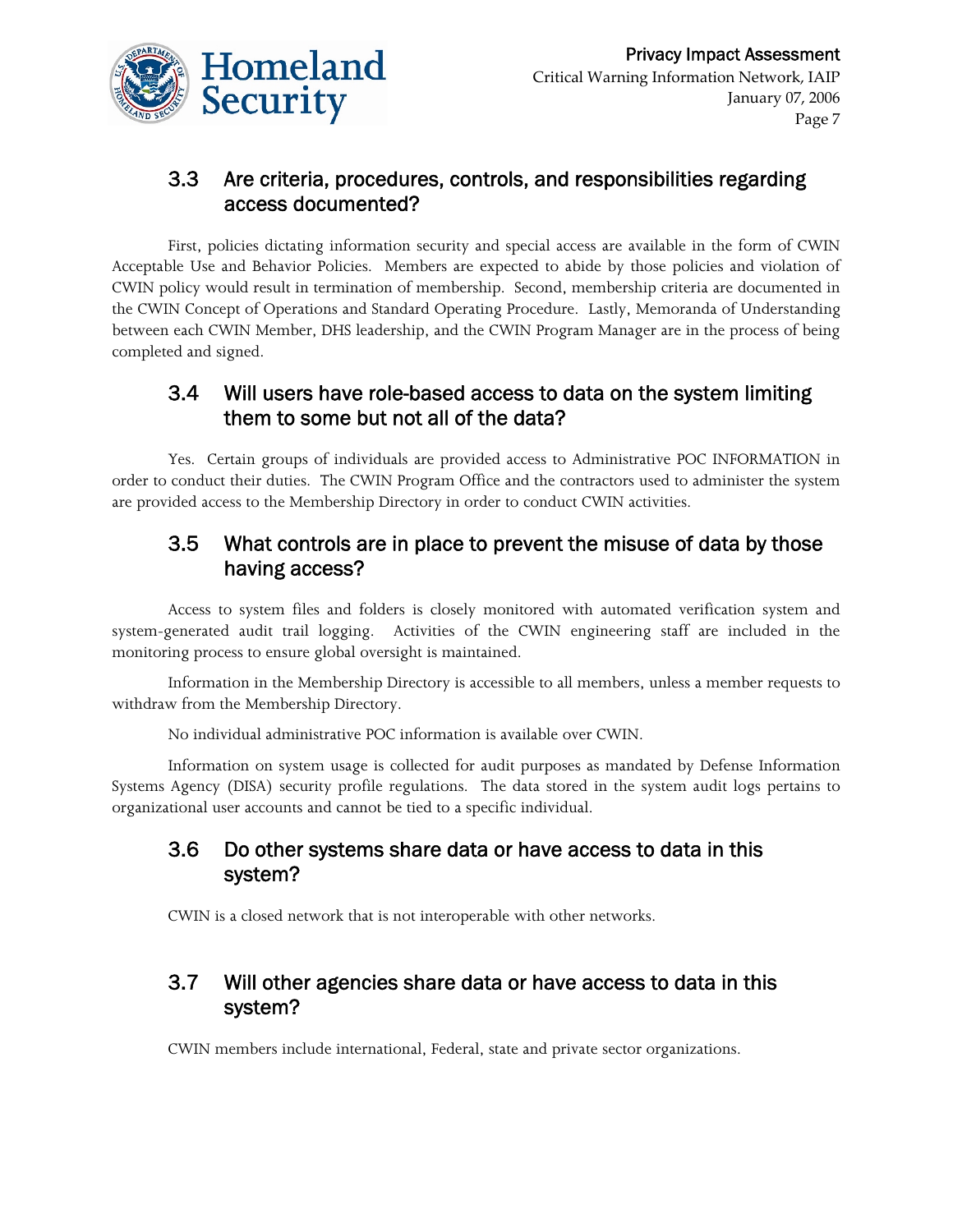

### 3.8 How will the data be used by these other agencies?

Only appropriate individuals employed by the contractor maintaining the information and the CWIN Program Office have access to the administrative POC information.

The Membership Directory is not shared with anyone outside of CWIN.

#### 3.9 Who is responsible for assuring proper use of the data by other agencies?

The CWIN Program Manager is responsible for proper use of data and overall CWIN operations. Policies dictating the handling and usage responsibilities of data stored on CWIN are available in the CWIN Acceptable Use and Behavior Policies. CWIN Members are expected to abide by such policies as a condition of membership. Additionally, Memoranda of Understanding between each CWIN Member, DHS leadership, and the CWIN Program Manager are in the process of being completed and signed.

#### 3.10 How will the system ensure that other agencies only get the information they are entitled to?

Information contained within the CWIN Membership Directory is necessary for members to carry out the mission of CWIN. CWIN members are entitled to this information by virtue of the CWIN Concept of Operations.

# SECTION 4 QUESTIONS ABOUT MAINTANCE AND ADMINISTRATIVE **CONTROLS**

4.1 How will the information be secured and is it consistent with agency requirements under the Federal Information Security Act? Specifically:

#### **4.1.a Affirm that the agency is following IT security requirements and procedures required by federal law and policy to ensure that information is appropriately secured;**

In May 2004, the National Communications System (NCS) Designated Approving Authority issued to CWIN an Authority to Operate (ATO) for three years, expiring April 15, 2007. The accreditation is based on the comprehensive Security Test and Evaluation (ST&E) performed in December 2003 by the Defense Information Systems Agency. It signifies completion of the Department of Defense Information Technology Security Certification and Accreditation (DITSCAP). NCS was the lead organization for this effort; in March 2003 NCS transitioned to DHS. On May 11, 2004, CWIN received its Authority To Operate (ATO) from the National Communications System.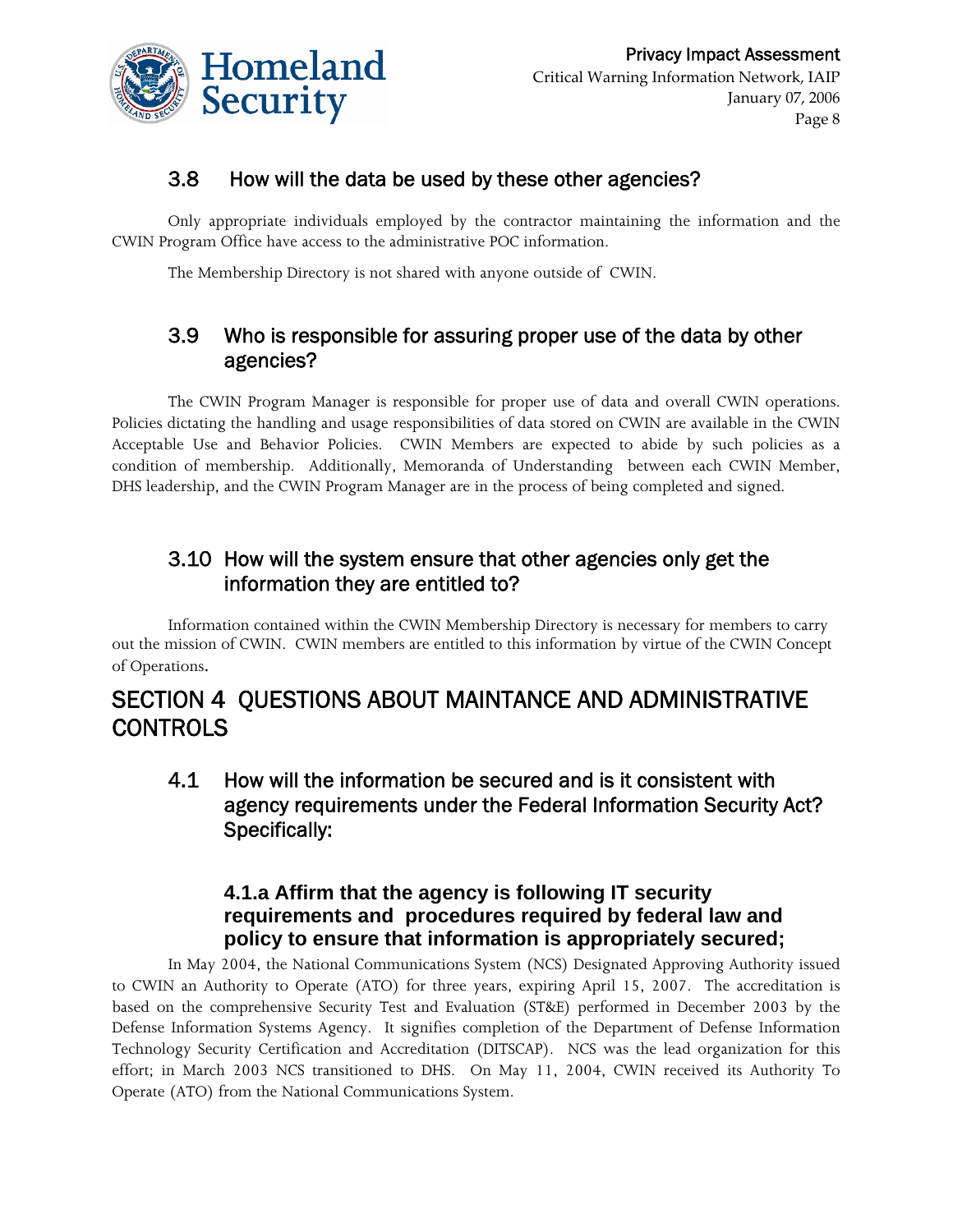

CWIN is FISMA and OMB Circular A-130 compliant.

CWIN has a System Security Authorization Agreement (SSAA)(June 2005). The SSAA addresses issues relevant to the requirements of NIST SP 800-18 and 800-37 in the areas of security controls, auditing, password management, risk management, data sensitivity management as well as security lifecycle management and review of security controls and methodologies.

#### **4.1.b Acknowledge that the agency has conducted a risk assessment, identified appropriate security controls to protect against that risk, and implemented those controls;**

The CWIN Program Office approved a final Risk Assessment and Management Plan in December 2004. The document outlines risks and mitigations taken to address those risks.

CWIN is a Federal IT system with a high degree of sensitivity with the following operational mandates: a high degree of confidentiality, a high degree of information integrity and high degree of availability (as prescribed by the National Institute of Standards and Technology (NIST) Special Publication 800-26, providing information concerning an IT system's sensitivity assessment. Physical assets, equipment, software, and documentation are stored in locked facilities. Modifications to software including extracting functionality to prevent unwanted consequences to limit the possibility of compromise and user privileges were tailored to the client. Hardware was modified to limit remote access and to restrict the storage of residual data on user platforms. The local operating system was customized to enhance security.

Management and operational security controls are incorporated into the Standard Operating Procedures, which have been distributed to all CWIN users.

#### **4.1.c Describe the monitoring/testing/evaluating on a regular basis to ensure that controls continue to work properly, safeguarding the information.**

CWIN administrators test the network each month to ensure continued compliance with its DITSCAP certification. On a daily basis, the network administrator performs checks on the significant components of the network, i.e. servers, routers, exchanges, antivirus software and power supplies. Monthly, CWIN participants servers are subjected to a rigorous security profile audit that reviews security and configuration settings spanning every aspect of the operating system.

Consistent with continuity of operations best practices, CWIN administrators back up the network once every 24 hours. The tapes contain only the data resident on the system at that time. Data is archived to tape and stored at an off-site location.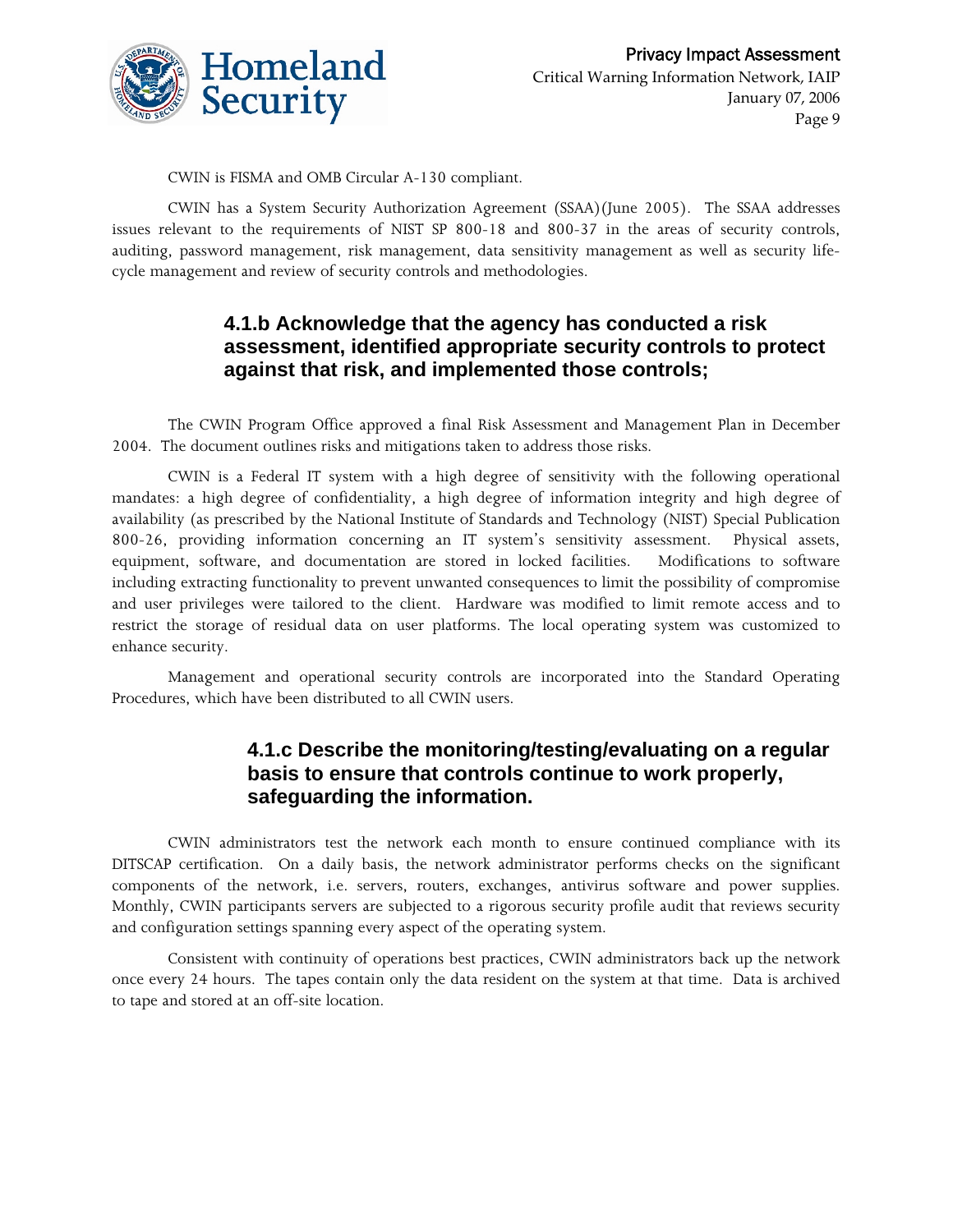

#### 4.2 If the system is operated in more than one site, how will consistent use of the system and data be maintained in all sites?

CWIN consists of data centers and multiple end user locations. CWIN uses a Commercial Off the Shelf (COTS) operating system with terminals for each user. Applications and data are deployed and executed from the data centers. The terminal technology offers data and desktop security. However, it is important to note that no data resides on the desktop. The CWIN Concept of Operations and Standard Operating Procedure govern use of the CWIN pathway. Both documents are accessible to members through the library of the CWIN and are provided at sign up. The CWIN Membership Directory is available to all members and is stored at the datacenter.

## 4.3 What are the retention periods of data in the system?

Contact information is maintained in the Membership Directory for as long as the organization is a CWIN member or until a member requests the CWIN Program Manager remove the information.

DHS is working with National Archives and Records Administration to obtain approval of a records retention and disposal schedule. Until an approved records retention and disposal schedule is established, records are retained indefinitely.

#### 4.4 What are the procedures for expunging the data at the end of the retention period and are these procedures documented?

When member information must be changed or deleted to reflect a change in membership name, address, or contact information, the data is removed from the network. The contractor administrator maintains historical information in a password-protected database accessible only to approved personnel.

#### 4.5 Will the system provide the capability to monitor individuals or groups of individuals?

No.

#### 4.6 What controls are in place to prevent unauthorized monitoring of individuals or groups of individuals?

Not applicable. This system is not capable of monitoring individuals.

#### 4.7 Under which Systems of Record Notice (SORN) does the system operate?

Not applicable. A System of Records Notice is not required for CWIN.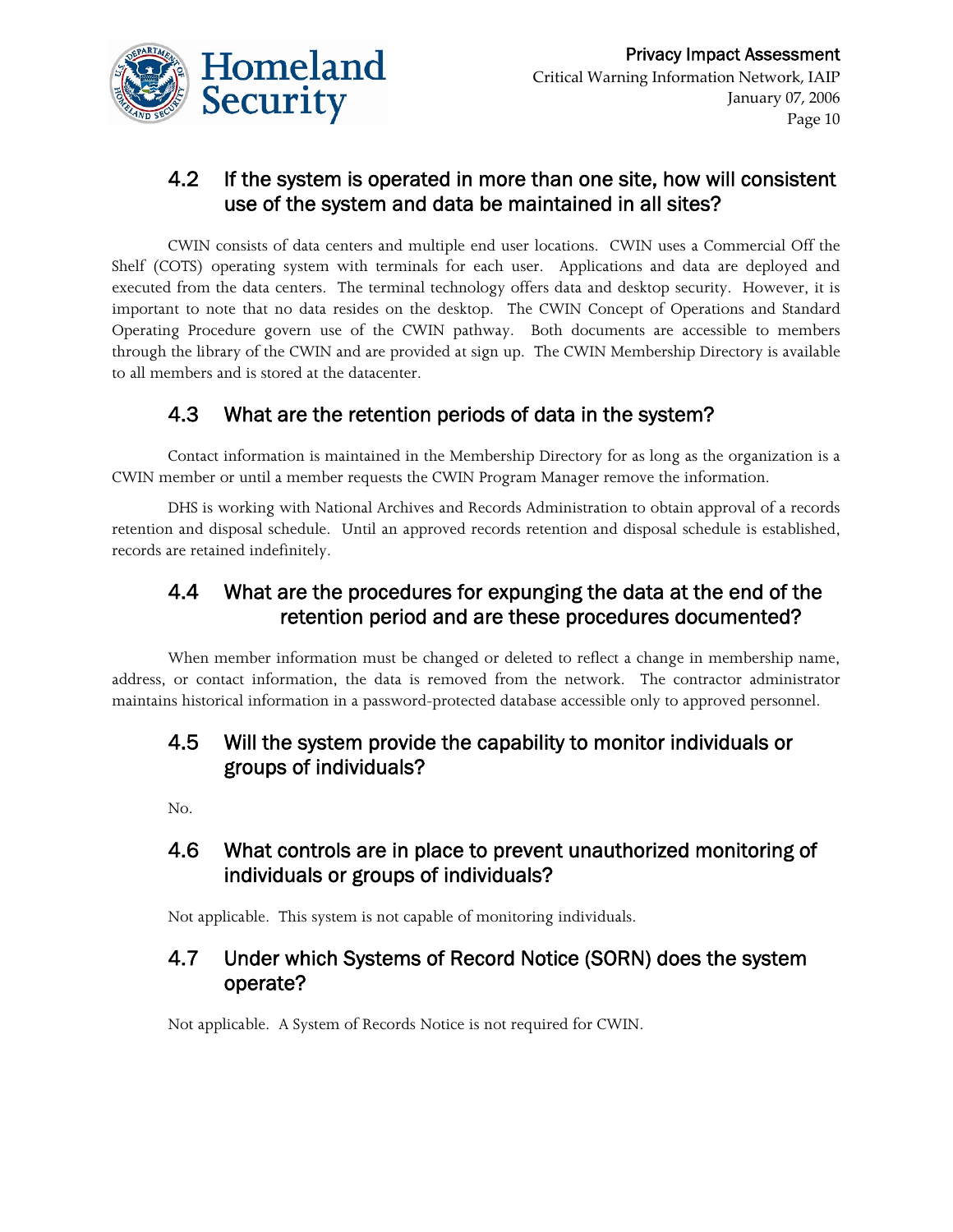

# SECTION 5 DECISION ANALYSIS

#### 5.1 Did you evaluate competing technologies on their privacy handling capabilities?

CWIN was developed as DHS' critical, survivable network during incidents of national significance when the internet or PSN are inoperable. While other DHS systems utilize internetbased technologies for information sharing, CWIN does not. Internet access presents opportunities for invasion of privacy and vulnerabilities affecting reliability. CWIN mitigates both issues because it is a closed network, independent of the internet or the PSN.

#### 5.2 Were any choice changes made to system architectures, hardware, software, or implementation plans as a result of doing a PIA?

The nature of the system architecture for CWIN is such that communications do not contain personally identifiable information**.** CWIN has a user policy that prohibits passing information of a personal nature while using a Government network.CWIN Project Management Office stores all information related to infrastructure and communication amongst CWIN members, and administrative POC information is collected and stored by a contractor on the contractor site.

It was determined that the information collected by CWIN, including administrative POC information and infrastructure information, was the least amount necessary to carry out CWIN's operation mission. Should more information be required in the future, or information be shared with other entities not mentioned herein, this Privacy Impact Assessment will be amended to reflect such changes.

## **Conclusion**

CWIN provides essential infrastructure institutions with a survivable communication network not dependent on public means of communication. The use of personally identifying information has been limited to one area: Administrative Point of Contact information. Administrative Point of Contact information is used in a very limited fashion and is securely stored by the contractor. The CWIN Membership Directory uses no personally identifying information. These two sets of information are not commingled. Administrative POC information is available only to the contractor and the CWIN Program Manager, and the CWIN Membership Directory is available only to CWIN Member and the CWIN Program Manager.